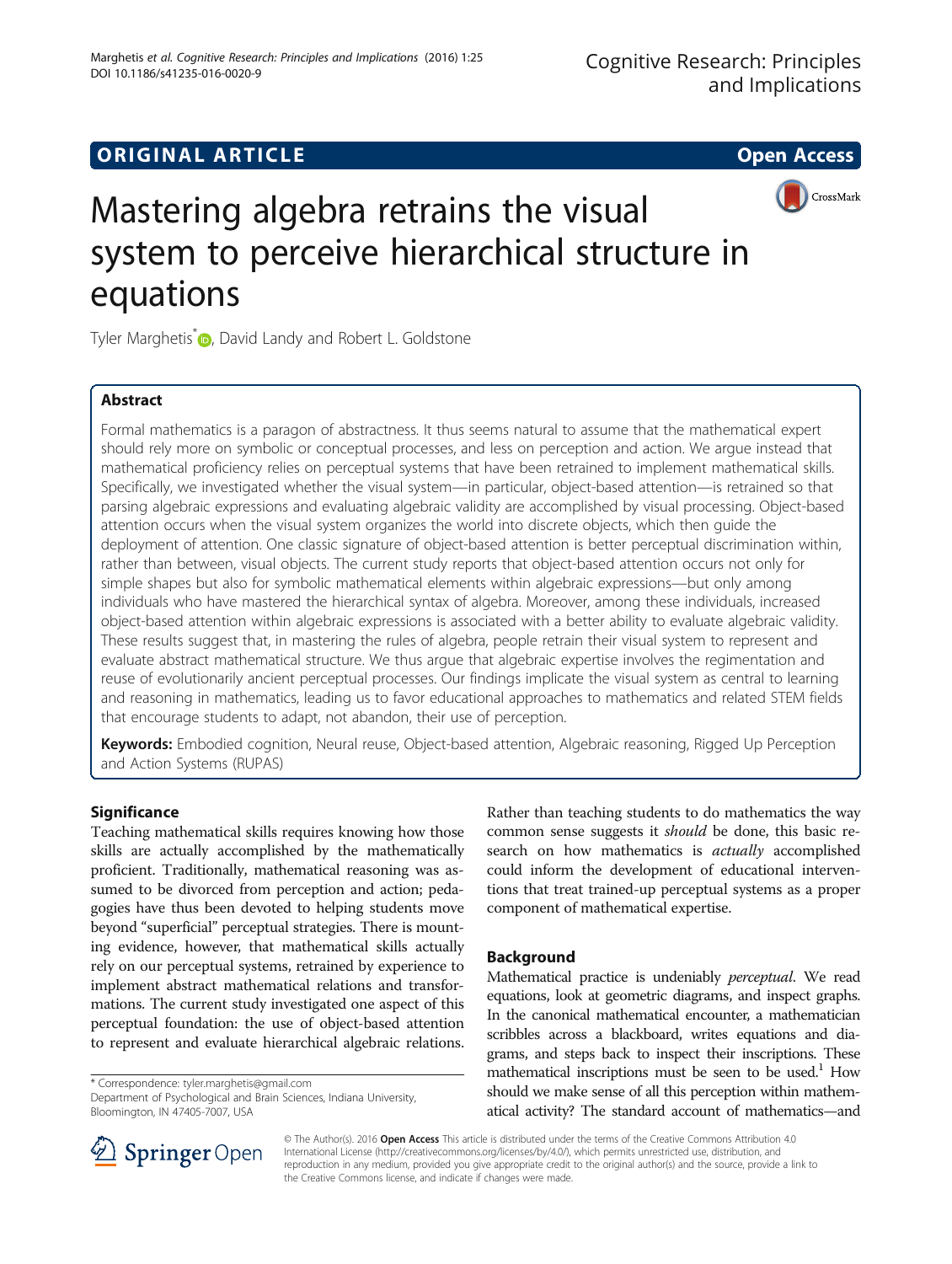of mathematical cognition—treats this perceptual labor as decidedly peripheral, even epiphenomenal. On this account, the core feature of mathematics is its abstraction. The competent mathematician, therefore, might use perception to read equations or view diagrams, but should immediately translate that perceptual information into more abstract, perhaps symbolic, internal representations (e.g., Anderson, [2005](#page-9-0)). Perception and action are merely an interface between the environment and "real" mathematical thinking. The more expert we become, the story goes, the *less* we should rely on superficial visuospatial features (e.g., Kirshner, [1989](#page-9-0)). Mathematical reasoning should be divorced from the vulgar details of perception and action.

There is certainly something to this account. An algebraic equation has the same meaning whether it is written big or small, with red or black ink. Successful mathematical reasoning requires stripping away superficial, irrelevant details to access the underlying abstract structure. There is a danger, however, of throwing out the perceptual baby with the bathwater of irrelevant detail. There are theoretical and empirical reasons to suppose that perception and action lie at the core of mathematical expertise. Mathematics is too recent a cultural development for humans to have evolved mathematics-specific neural resources. Human mathematical abilities will need to rely on evolutionarily older capacities, recycled for new purposes (Anderson, [2015;](#page-9-0) Dehaene & Cohen, [2007](#page-9-0); Landy, Allen, & Zednik, [2014\)](#page-9-0). Could our perceptual systems be one of those recycled resources?

One context in which the visual system might perform mathematical work is symbolic algebra. Algebraic notation expresses relations that are both abstract and hierarchical, but the notation itself relies heavily on visuospatial features to represent those relations (e.g., Kirshner, [1989](#page-9-0); Whitehead, [1911\)](#page-9-0). For instance, algebraic precedence is associated with spatial proximity. While low-precedence operations like addition require a full symbol  $(p+q)$ , multiplication requires only an abbreviated symbol  $(p \cdot q)$ or no symbol at all  $(pq)$ . If the visual system were sensitive to such regularities, then the hierarchical structure of algebra could be read off directly from an expression's layout. And, indeed, people are sensitive to these visuospatial norms. When they judge the validity of an algebraic equation, performance is systematically worse if visual grouping or proximity conflicts with operator precedence (e.g., less space around addition than around multiplication), and systematically improved if visuospatial features align with operator precedence (Landy & Goldstone, [2007a](#page-9-0); Rivera & Garrigan, [2016\)](#page-9-0). Conversely, when adults write out algebraic expressions, they place terms connected by a higher-precedence operation (e.g., multiplication) closer together than those connected by a lower-precedence operation (e.g., addition; Landy & Goldstone, [2007b](#page-9-0)). Thus, mathematical notations are designed to tap into pre-existing

perceptual biases, grouping related elements according to Gestalt principles (Wagemans et al., [2012\)](#page-9-0), and these design choices have cognitive benefits.

The influence of this formally irrelevant visuospatial information actually increases with competence and experience (Braithwaite, Goldstone, van der Maas, & Landy, [2016](#page-9-0)). This suggests that, over time, people become increasingly sensitive to visual regularities in algebraic notation, perhaps because they are relying more on the notation's visospatial layout to make algebraic judgments. Mastering a notation's visuospatial structure allows us to transform symbolic, sequential reasoning of the sort found in mathematics or logic into a series of simpler perceptual tasks (Hutchins, [1995](#page-9-0); Rumelhart, Smolensky, McClelland, & Hinton, [1986](#page-9-0)). As Whitehead ([1911,](#page-9-0) p. 61) observed a century ago, "by the aid of symbolism, we can make transitions in reasoning almost mechanically by the eye, which otherwise would call into play the higher faculties of the brain."

A more radical possibility is that mathematical experience might actually retrain our perceptual systems so that—in addition to remaining sensitive to the visuospatial structure of the notation itself—they also impose perceptual structure onto mathematical representations (Goldstone, Landy, & Son, [2010](#page-9-0), Rumelhart et al., [1986\)](#page-9-0). Done right, this would transform symbolic mathematical relations into perceptual structure. One way that our visual system might play this role for algebra—where symbolic, hierarchical relations are critical—is by imposing hierarchical structure on perceived algebraic expressions.

## Object-based attention in vision and reasoning

Our perceptual systems constantly construct and impose structure upon the observed environment. The visual system, for instance, imposes structure on sensory input by organizing the visual world into discrete objects (Wagemans et al., [2012\)](#page-9-0). One facet of this structured, hierarchical visual processing is object-based attention, in which the visual world is organized into discrete objects, and attending to one part or feature of an object facilitates attention to the rest of the object (Kahneman & Henik, [1981](#page-9-0); Kimchi, Yeshurun, & Cohen-Savransky, [2007](#page-9-0); Vecera & Farah, [1994](#page-9-0)). Object-based attention is typically detected in experimental paradigms involving visual property verification. People are better at comparing visual properties (e.g., color) when elements are within a single visual object rather than distributed between objects (Duncan, [1984;](#page-9-0) Fig. [1a\)](#page-2-0).

The construction of visual objects does not depend exclusively on sensory cues but is shaped also by experiencedependent expectations. For instance, Zemel, Behrmann, Mozer, and Bavelier [\(2002](#page-9-0)) had participants make a comparative judgment about features of objects in a visual scene, but added an occluding object to make it ambiguous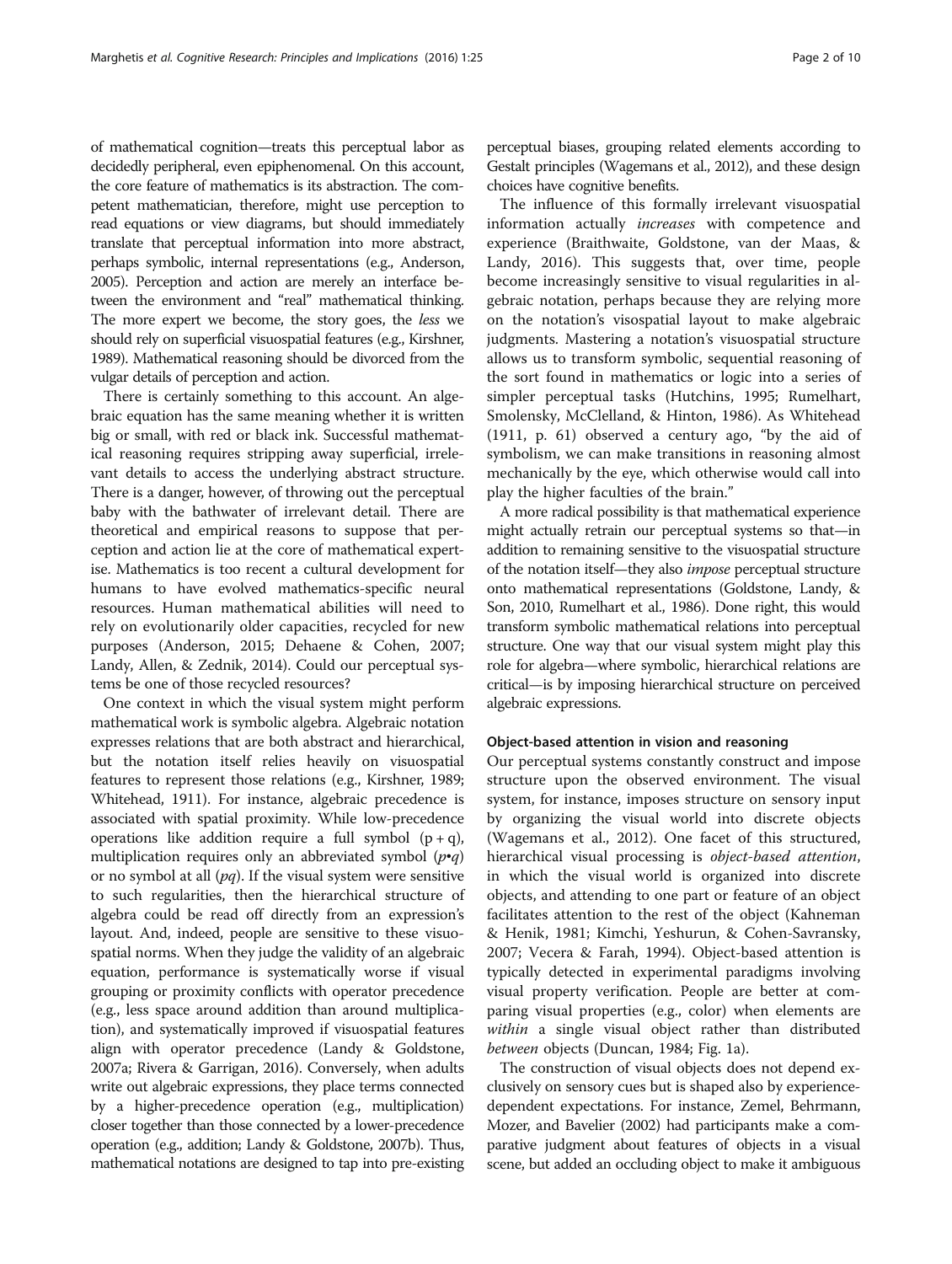<span id="page-2-0"></span>

whether the features belonged to a single, unusually shaped object or two separate objects. When participants had not observed the unusual shape previously, their responses were consistent with comparing features that belonged unambiguously to separate objects. This suggests that, in line with Gestalt principles, they had interpreted the two parts as belonging to distinct objects. But when participants had previous experience with objects with that unusual shape, they were faster to make the perceptual judgment, as if now they interpreted the two features as belonging to the same oddly shaped object. Thus, the visual system constructs objects based not only on sensory cues but also past perceptual experience.

Could mathematical expertise involve adapting objectbased attention to perform algebraic reasoning? The rules of algebra—such as the rules governing operator precedence—impose a hierarchical structure that combines simple elements into more complex expressions (Fig. 1b). For instance, when constants and variables are multiplied together, they act as a unified grouping within the larger expression, known as a "term." Individual terms are then added, subtracted, or combined in other ways to create even more complex expressions, much like words and phrases are combined to form complex sentences. Recognizing this hierarchical structure is critical to algebraic reasoning. When a complex algebraic expression is manipulated, valid manipulations maintain algebraic subexpressions or act on them in systematic ways; invalid manipulations violate or ignore sub-expressions (Fig. 1c). For instance, given the expression ' $a \cdot b + x \cdot y$ ', the rules of algebra license swapping the two algebraic sub-expressions, 'x • y' and 'a • b', to get the new expression 'x •  $y + a \cdot b$ '. By contrast, one *cannot* swap the two adjacent variables 'b' and 'x' to get 'a  $\cdot x + b \cdot y$ .' This manipulation violates the precedence rules for arithmetic operations. But to detect this violation, it suffices to notice that it breaks apart the two algebraic sub-expressions. Thus, if our visual system were retrained so that—in addition to constructing objects on the basis of sensory cues or experiencebased expectations—it also imposed visual objects that were consistent with the requirements of formal mathematics, then attending to these algebraic subexpressions would be one way for our perceptual systems to accomplish aspects of algebraic reasoning without recourse to abstract, symbolic mental representations. By perceiving algebraic elements that are closer together in a hierarchical structure as a unified, perceptual object, one could transform the conceptual task of verifying algebraic validity into the perceptual task of checking that transformations do not violate algebraic objects.

## Current study

To investigate whether people competent in algebra impose perceptual objects on algebraic expressions, we adapted the property verification paradigm used previously to demonstrate object-based attention (e.g., Baylis & Driver, [1992](#page-9-0); Zemel et al., [2002](#page-9-0)). Participants were first evaluated for mastery of the basic rules that govern the hierarchical structure of algebra (i.e., order of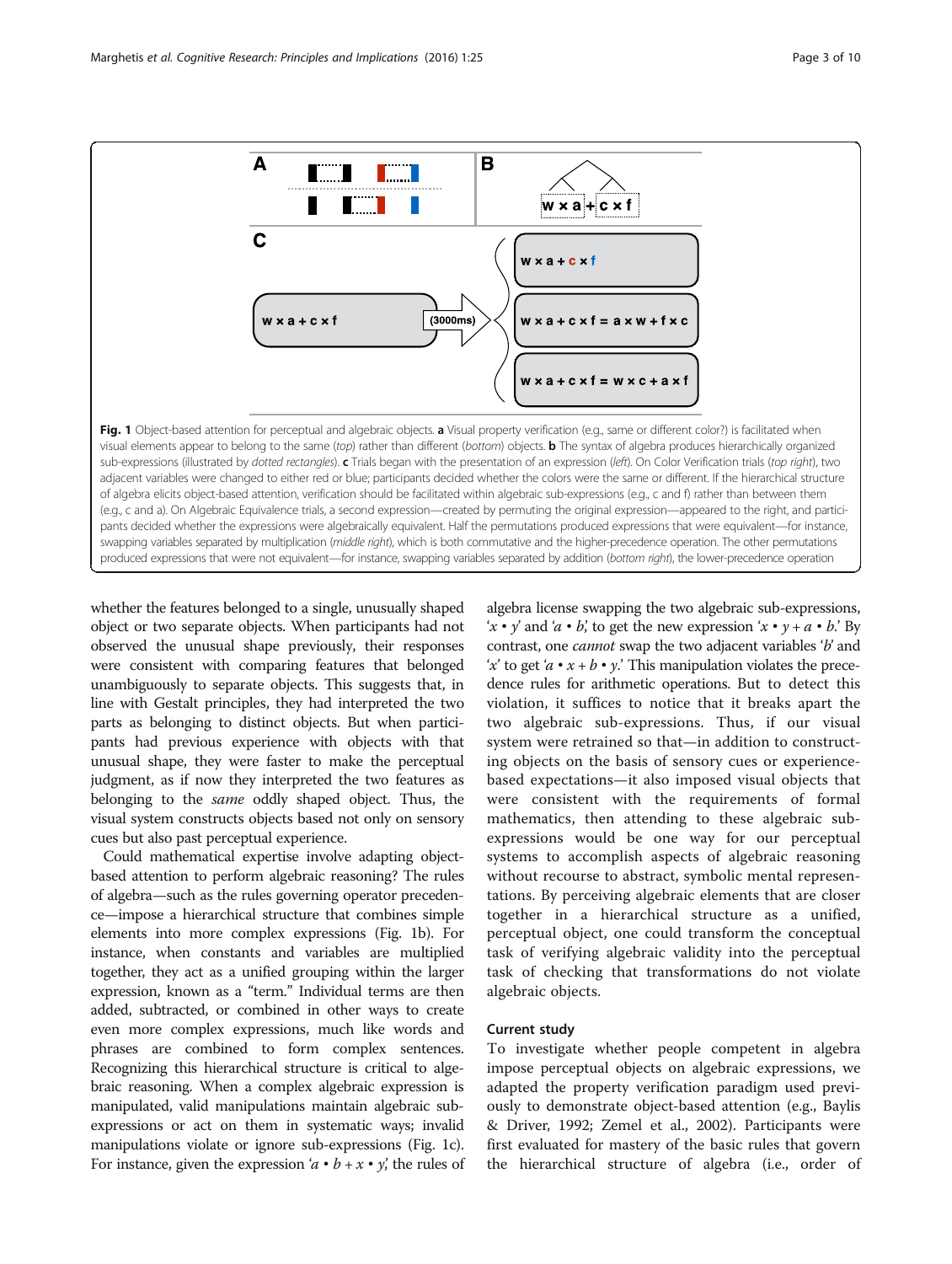operations). They were then tested for object-based attention within algebraic expressions (e.g.,  $w + a \times c + f$ ). On each trial, two adjacent variables changed color, from black to either blue or red, and participants had to determine whether these variables had the same color or different color. If visual objects are constructed based on the expression's hierarchical structure, then color verification should be facilitated when performed within an algebraic sub-expression (i.e., variables separated by multiplication), compared to when performed between sub-expressions (i.e., variables separated by addition). Moreover, this within-object advantage should occur only among those participants who have mastered the rules that generate the hierarchical structure of algebra. To investigate whether retraining the visual system modulates algebraic performance, we also tested participants on a purely mathematical task: evaluating the algebraic equivalence of two expressions. If, after participants master the syntax of algebra, their visual system is retrained to play a functional role in algebraic reasoning,

then object-based attention for algebraic sub-expressions should improve performance in algebraic reasoning.

## Methods

Following Simmons, Nelson, and Simonsohn ([2012](#page-9-0)), we declare that we report how we determined our sample size, all data exclusions, all manipulations, and all measures. All experimental procedures were approved by the university's Institutional Review Board (0804000155).

#### **Participants**

Volunteer adults ( $N = 150$ ,  $M_{\text{age}} = 20$  years; 73 men, 71 women, 6 other gender) participated online in return for partial course credit. Sample size was determined in advance based on a pilot study ( $n = 30$ ), using the same procedure as in the current study, which found object-based attention within algebraic sub-expressions  $(p < .05)$ , with evidence for this effect only among participants who had mastered the syntax of algebra (Bayes Factor  $BF_{10}$  < 1 for participants who had not mastered algebraic syntax). Based on the effect size of the interaction in this pilot ( $\eta_p^2$  = .02), a sample size of  $n = 135$  would have a power of .95 to detect the interaction between Algebraic Term and Syntax Knowledge (Faul, Erdfelder, Lang, & Buchner, [2007](#page-9-0)).

## Materials

Expressions were displayed on a computer monitor in a monospaced, sans-serif, black font. They consisted of four variables separated by arithmetic operations, either multiplication or addition (Fig. [1c](#page-2-0)). The symbol for multiplication was created by rotating the addition symbol by 45°. On each trial, variables were represented by a random selection of unique letters from the Roman

alphabet—excluding three letters that resemble numerals  $(i, l, \text{ and } o)$  and one that resembled the multiplication symbol  $(x)$ . Expressions had two possible formats: one with multiplication in the center and additions on the outside, and the other with addition in the center and multiplications on the outside. This assured that both arithmetic operations appeared equally in every position within the expressions.

On Algebraic Equivalence trials, initial expressions were joined by a rearranged version, which appeared to the right of an equals sign (Fig. [1c;](#page-2-0) see Procedure, below). Following Landy and Goldstone ([2007a\)](#page-9-0), this second expression was created by applying one of eight possible permutations to the first expression. Half of these permutations produced expressions that were equivalent algebraically to the original; the rest produced expressions that were not equivalent (Fig. [1c](#page-2-0)).

## Procedure

Participants were first evaluated for their knowledge of the order of precedence for arithmetic operations ("Syntax Knowledge"). Two arithmetic problems with both addition and multiplication (e.g.,  $4 + 3 \times 2 + 1$ ) were followed by four alternatives. One alternative was the correct solution, obtained by performing multiplication before addition (e.g., 11). Other alternatives included the solution obtained if addition were performed before multiplication (e.g., 21) and the solution obtained if operations were completed from left to right (e.g., 15). Participants were considered "Syntax Knowers" if they answered both questions correctly, and "Non-Knowers" otherwise.

Participants then completed the main experimental trials, which involved one of two tasks, assigned randomly on each trial: Color Verification or Algebraic Equivalence. All trials began with the presentation of an algebraic expression, just left of the display's midline. The Color Verification task was modeled after the paradigm used by Zemel et al. ([2002](#page-9-0)) to study object-based attention in a purely visual context. On Color Verification trials, 3000 ms after the initial appearance of the algebraic expression, two adjacent variables changed color from black to blue or red (Fig. [1c](#page-2-0)). This cued participants to determine whether the colored variables were the same color (e.g., both red) or different colors (e.g., one red, one blue). Color Verification trials were used to measure object-based attention. On Algebraic Equivalence trials, the presentation of the initial algebraic expression was followed after 3000 ms by the appearance of a second expression, separated from the first expression by an equals sign (Fig. [1c\)](#page-2-0). This cued participants to determine the algebraic equivalence of the left- and right-side expressions. On both Algebraic Equivalence and Color Verification trials, participants responded by pressing the 'p' (same/equivalent) or 'q' (different/non-equivalent) keys.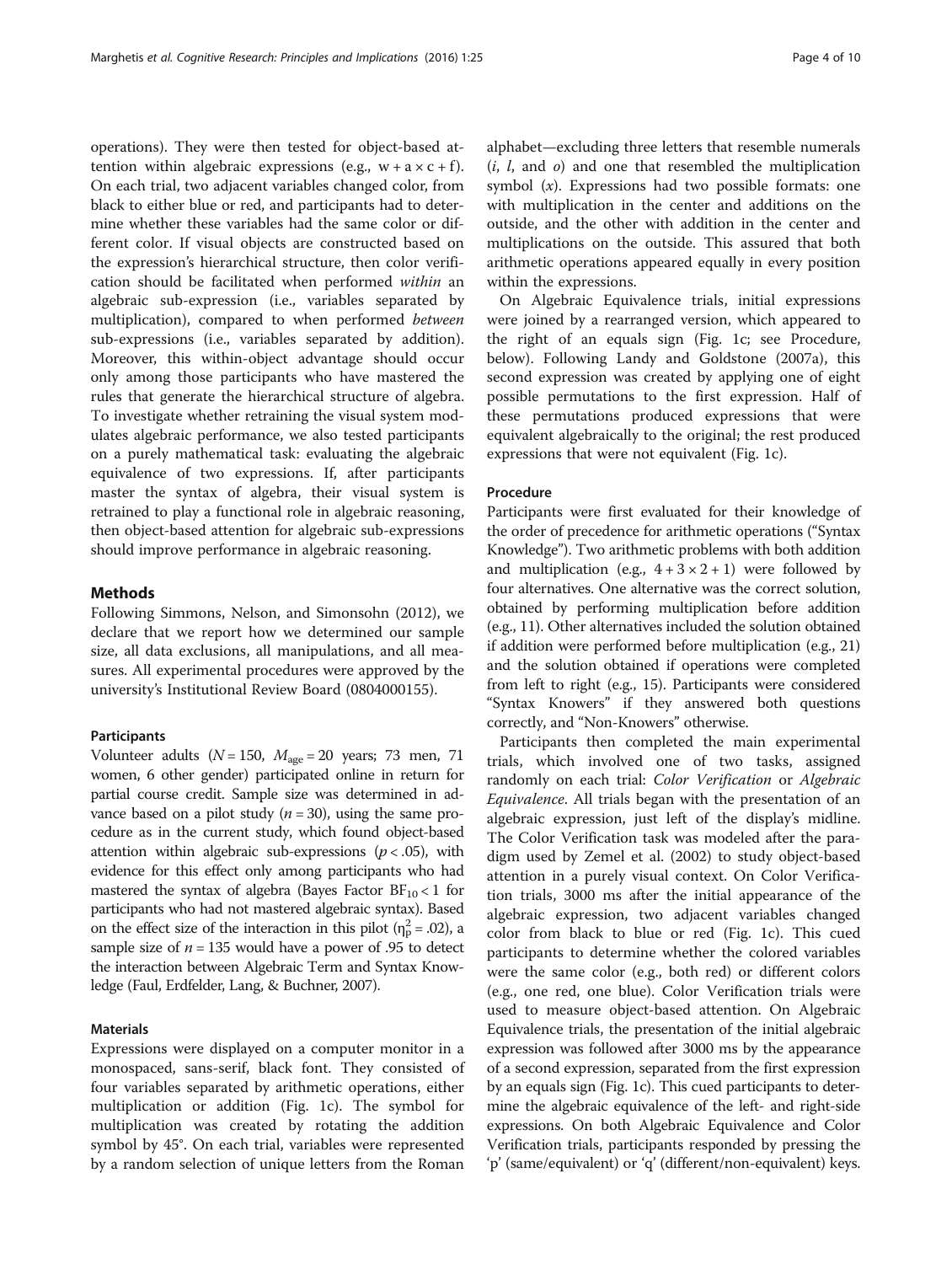Participants were instructed to respond as quickly and accurately as possible; they had up to 10 s to respond, and received immediate feedback after incorrect responses. They completed 336 trials ordered randomly over four blocks, each consisting of 12 Algebraic Equivalence and 72 Color Verification trials.

After completing the main experimental trials, participants reported their age and gender, and responded to a series of questions about their mathematical abilities: mathematics anxiety (from 1 to 10); whether they had completed a college course on finite mathematics (e.g., combinatorics); and their score on the quantitative section of the SAT (which very few participants remembered). No other measures were collected.

## Analysis

For Color Verification trials, Signal Detection Theory (Green & Swets, [1966\)](#page-9-0) was used to analyze perceptual sensitivity while controlling for potential response biases. Pilot results indicated that the effect of objectbased attention, in this paradigm, was most pronounced in perceptual sensitivity rather than reaction time.<sup>2</sup> After removing trials where participants did not respond  $(\langle 1\% \rangle)$ , discriminability  $(d')$  was calculated for each participant, Algebraic Term (within vs. between algebraic sub-expressions), and Expression Format (either " $v_1 + v_2 \times v_3 + v_4$ " or " $v_1 \times v_2 + v_3 \times v_4$ "). Since many participants had perfect discrimination in at least one condition ( $n = 93$ ), 0.25 was added to all cells of the signal detection matrix to correct for infinite estimates of discriminability (Brown & White, [2005\)](#page-9-0). The main results were confirmed by analyses of accuracy (see Appendix).

Analyses were conducted in the R software package (Core Team, [2015\)](#page-9-0). Hierarchical (i.e., mixed-effects) models were fit with the lme4 package (Bates, Maechler, Bolker, & Walker, [2015](#page-9-0)). All predictors were centered. P-values for fixed effects were calculated using Satterthwaite approximations (Kuznetsova, Brockhoff, & Christensen, [2015](#page-9-0)). Participants were removed for below-chance performance on Algebraic Equivalence trials ( $n = 16$ ) and for poor accuracy (<75%) on Color Verification trials  $(n = 10)$ . Including all participants did not change the pattern or statistical significance of the main results.

## Results

Accuracy was high on both tasks ( $M_{\text{color}} = 0.96$ ,  $M_{\text{validity}} =$ 0.81).

Discriminability  $(d')$  on Color Verification trials was analyzed in a mixed ANOVA, with a between-subjects factor of Syntax Knowledge (i.e., knower vs. non-knower), and within-subjects factors of Expression Format  $("v<sub>1</sub> +$ 

 $v_2 \times v_3 + v_4$ " vs. " $v_1 \times v_2 + v_3 \times v_4$ " and Algebraic Term (within vs. between algebraic sub-expressions). The only effect that approached significance was the highly significant interaction between Algebraic Term and Syntax Knowledge,  $F_{(1,122)} = 9.29$ ,  $p = .003$  (for all others,  $p > .25$ . see Fig. [2](#page-5-0)). This medium-sized effect ( $\eta_{\rm p}^2$ = .07) was driven by two opposing simple effects. Syntax Knowers ( $n = 78$ ), who know that multiplication has algebraic precedence over addition, had better perceptual discriminability within algebraic terms; that is, when variables that changed color were separated by multiplication rather than by addition,  $t_{77} = 2.1$ ,  $p = .036$ , Cohen's  $d = 0.24$ . In other words, Syntax Knowers showed a significant "within-object advantage" for algebraic subexpressions, in line with their knowledge of hierarchical structure of algebra. By contrast, Syntax Non-Knowers (n = 46) showed the opposite effect, with significantly better discriminability when variables that changed color were separated by addition,  $t_{45} = -2.2$ ,  $p = .033$ ,  $d = -0.33$ . Thus, perceptual discriminability differed between and within algebraic sub-expressions, modulated by participants' knowledge of the hierarchical structure of algebra.

These results were confirmed by a linear mixed-effects model, with fixed effects of Algebraic Term, Syntax Knowledge, and their interaction; random effects of Subject and Expression Format; and the maximal converging random effects structure, which had all random intercepts and slopes, uncorrelated (Barr, Levy, Scheepers, & Tily, [2013\)](#page-9-0). Once again, there was a significant interaction between Algebraic Term and Syntax Knowledge  $(b = 0.25, t = 2.7, p = .007)$ , and this full model was significantly better than a reduced model without the interaction ( $\chi_{(1)} = 4.6$ ,  $p = .03$ ). No other effects were significant ( $p > .85$ ).

## Relations to algebra performance

We next investigated whether object-based attention during Color Verification trials predicted algebraic performance. If mathematically competent undergraduates rely on retrained object-based attention to parse algebraic expressions, then participants who exhibited a greater within-term advantage on Color Verification trials should be better at determining algebraic equivalence. We thus calculated, for each participant, a measure of objectbased attention on Color Verification trials, by subtracting mean  $d'$  on between-term comparisons, from mean  $d'$  on within-term comparisons. This measure is more positive when discriminability is better for comparisons performed within (vs. between) algebraic term.

First, we verified that Syntax Knowledge facilitated performance on the Algebraic Equivalence task. As expected, participants who had mastered the rules governing order of operations (i.e., Syntax Knowers) were better at evaluating algebraic equivalence  $(M = 83.2\% \text{ vs. } 76.6\%),$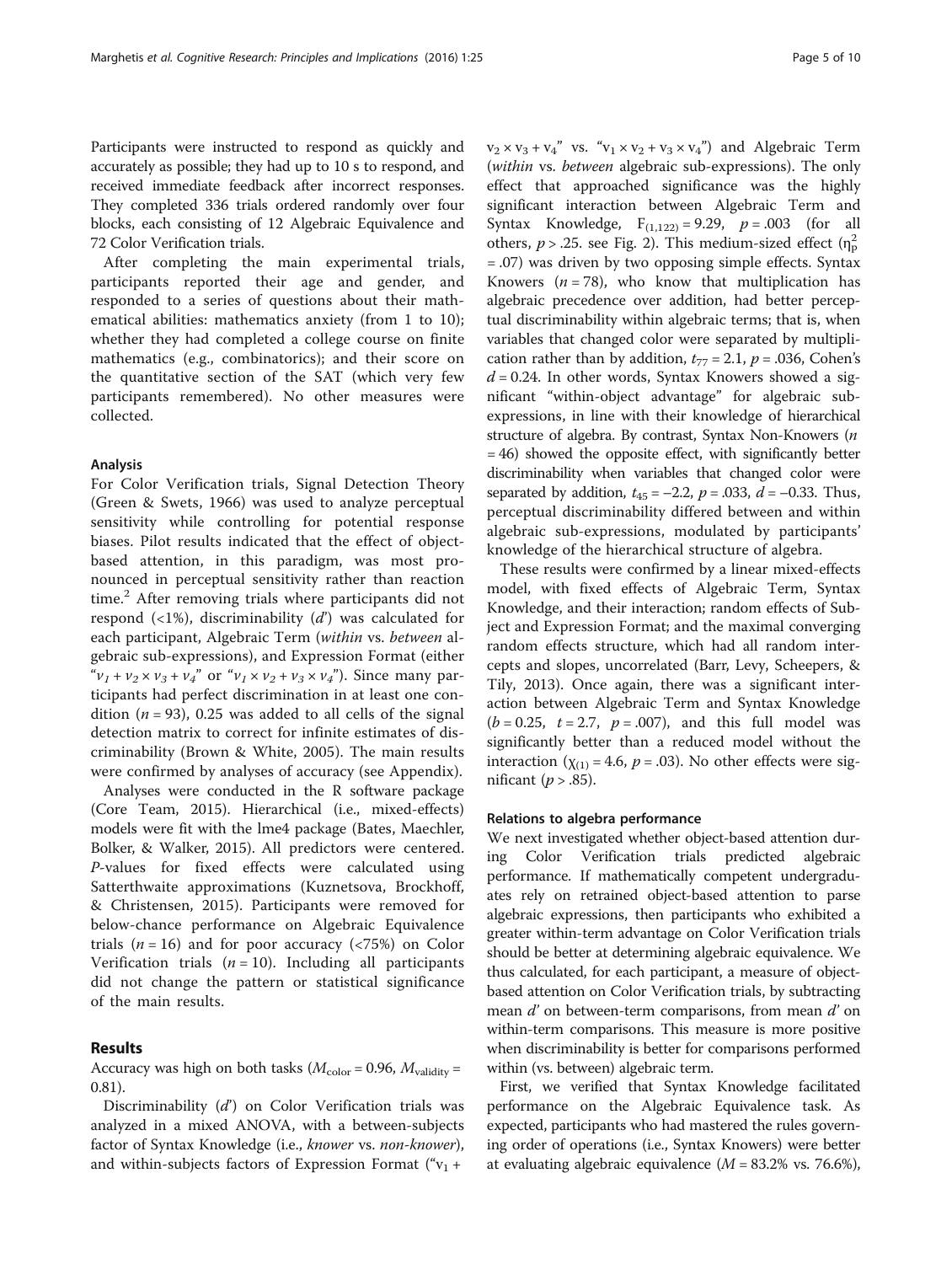<span id="page-5-0"></span>

 $t_{122} = -2.5$ ,  $p = .01$ , Cohen's  $d = 0.47$ . To confirm that Syntax Knowledge made a unique contribution to algebra performance, we analyzed trial-by-trial accuracy with a mixed-logit model that included additional fixed effects for available control measures: standardized mathematics anxiety; whether participants had completed college finite mathematics; and, to control for overall engagement, standardized mean accuracy on the Color Verification trials.<sup>3</sup> The random effects structure was the maximal converging structure motivated by the design, with random effects of Subject and Equation Format, random intercepts, and all random slopes (Barr et al., [2013](#page-9-0)). Both anxiety (β = -0.22  $\pm$  0.09 SEM,  $p = .016$ ) and performance on Color Verification trials (β =  $0.42 \pm 0.09$  SEM, *p* < .001) were significant predictors of accuracy on Algebraic Equivalence trials. Even after controlling for these factors, however, Syntax Knowledge still predicted algebra performance ( $b = 0.41 \pm 1$ 0.20 SEM,  $p = .036$ ).

We next investigated whether object-based attention also facilitated judgments of algebraic equivalence. To the full mixed-logit model of algebra accuracy, we added the measure of participants' object-based attention, its interaction with Syntax Knowledge, and all associated random slopes. Once again, both anxiety and performance on Color Verification trials predicted algebra performance

(both  $p < .01$ ), as did Syntax Knowledge ( $p = .045$ ). The only other significant predictor was the interaction between Syntax Knowledge and object-based attention  $(b =$  $1.2 \pm 0.42$  SEM,  $p = .006$ ; Fig. [3](#page-6-0)). Follow-up subset analyses found that, while Syntax Non-Knowers were overall worse than Knowers at judging algebraic equivalence, their performance was unrelated to their object-based attention  $(p)$ = .17). For the higher-performing Syntax Knowers, by contrast, object-based attention was a highly significant predictor of success in judging algebraic equivalence (b  $= 0.68 \pm 0.26$  SEM,  $p < .01$ ). Thus, there was evidence that judging algebraic equivalence—a purely mathematical task—was supported by object-based visual attention, but only among those participants who had mastered the basic hierarchical structure of algebra (i.e., Syntax Knowers). Indeed, among Syntax Knowers, our measure of object-based attention accounted for nearly 10% of the variance in participants' mean accuracy, even after controlling for mathematics education, mathematics anxiety, and overall task engagement.

## **Discussion**

We investigated the hypothesis that the visual system is retrained to perceive the hierarchical structure of algebraic expressions, reducing high-level algebraic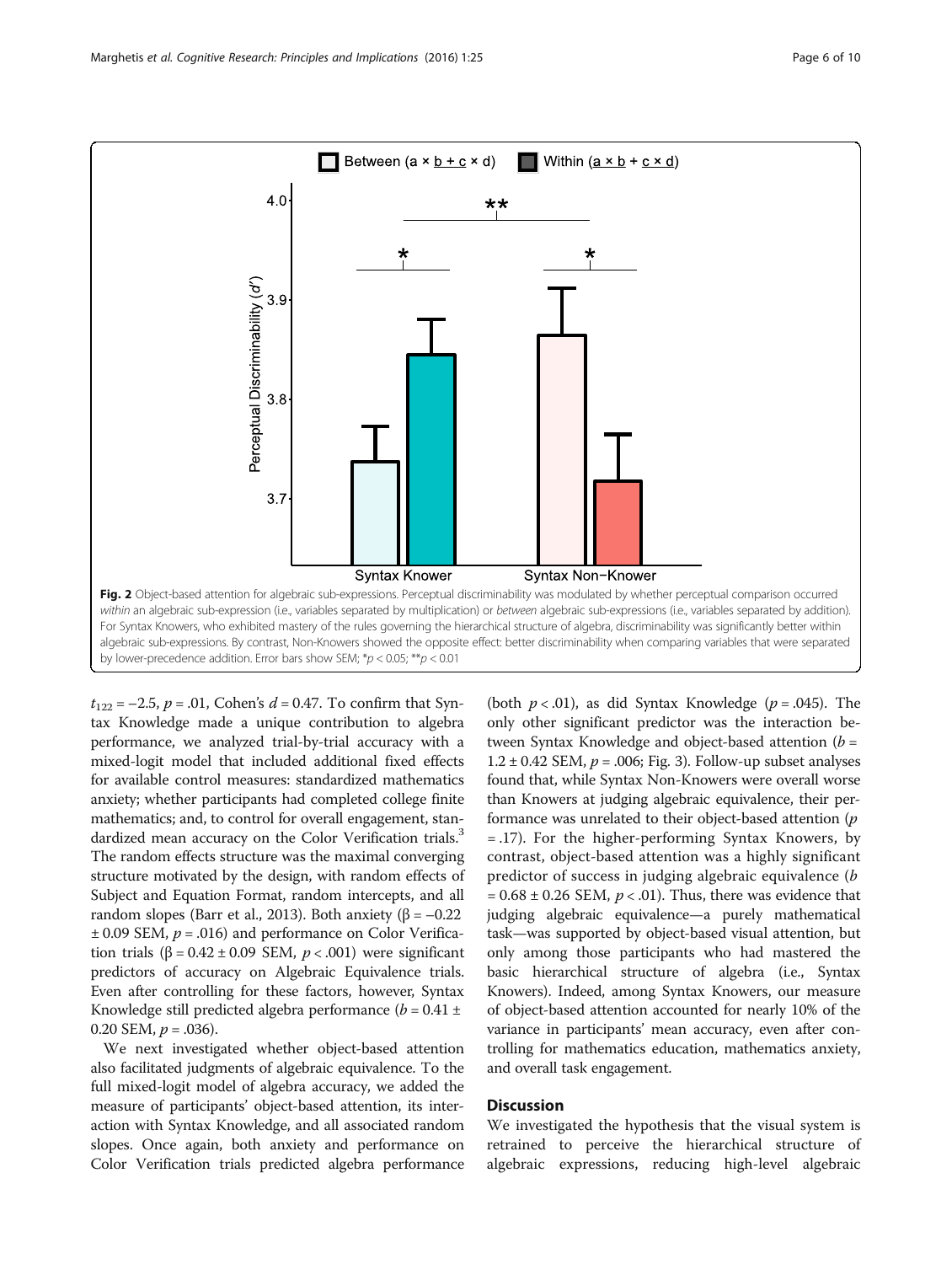<span id="page-6-0"></span>

reasoning to basic perceptual processes. As predicted, participants who had mastered the hierarchical structure of algebra exhibited object-based attention for algebraic sub-expressions (i.e., variables around a higher-precedence operation). In addition, the extent of their object-based attention for algebraic sub-expressions predicted their performance on a purely mathematical task, with performance improving as object-based attention increased. This was not the case for participants who had not yet mastered the hierarchical structure of algebra; they did not exhibit object-based attention for algebraic structure, and their algebraic performance was unrelated to their perceptual processing. Taken together, these results are consistent with the hypothesis that mathematical expertise involves, at least in part, recycling processes in the visual system to create structured groups that honor the hierarchical structure of algebra.

Why, for some participants, was perceptual discriminability actually better between algebraic sub-expressions than within? Most of these participants were Syntax Non-Knowers. Some of these individuals may have the order of precedence exactly wrong, solving addition first—perhaps because it is easier—and only afterwards moving to multiplication. Past studies have found that a full third of college students struggle to apply the correct order of operations (Pappanastos, Hall, & Honan, [2002](#page-9-0); see also Glidden, [2008](#page-9-0)). Perhaps more likely, the addition symbol may attract attention for purely visual reasons (e.g., it consists of lines that are vertical and horizontal, rather than slanted) or because it is more familiar, comfortable, and comprehensible, particularly for lower-performing individuals. Indeed, extensive early experience with addition may train the visual system to

perceive sums as wholes, an early bias that must be overridden by later algebraic training.

A between-object advantage, however, was found even among some Syntax Knowers—including a few who performed quite well on the Algebraic Equivalence task. Some of this is presumably just noise; no behavioral index of object-based attention is going to be a perfect measure of perceptual processing. But this is also a good reminder that there are multiple routes to mathematical success. It is unlikely that every competent reasoner is going to rely on the same visuospatial perceptual strategy; some may even rely entirely on rote, explicit, linguistically encoded knowledge of the order of operations (e.g., recalling the abbreviation PEDMAS: Parentheses, then Exponents, then Division and Multiplication, then Addition and Subtraction). Object-based attention for algebraic structure, therefore, may take time to develop, emerging only after mastering algebraic syntax. For some, perceptual processes may always be overshadowed by complementary strategies.

Previous work has demonstrated object-based attention for concrete objects inferred from sensory cues (Duncan, [1984\)](#page-9-0) and expectations that reflect past perceptual experience (Zemel et al., [2002\)](#page-9-0). The current study extended this phenomenon to objects established on the basis of abstract relations and conceptual knowledge. In some ways, this is reminiscent of the holistic perception of written words (Ehri, [2005\)](#page-9-0). Skillful readers retrain their visual system so they see written words as wholes, not collections of individual letters. Holistic word perception, however, still depends primarily on a sensory cue—the space between words—or past exposure to that particular word-form. This is sometimes true for algebraic notation, too, where algebraic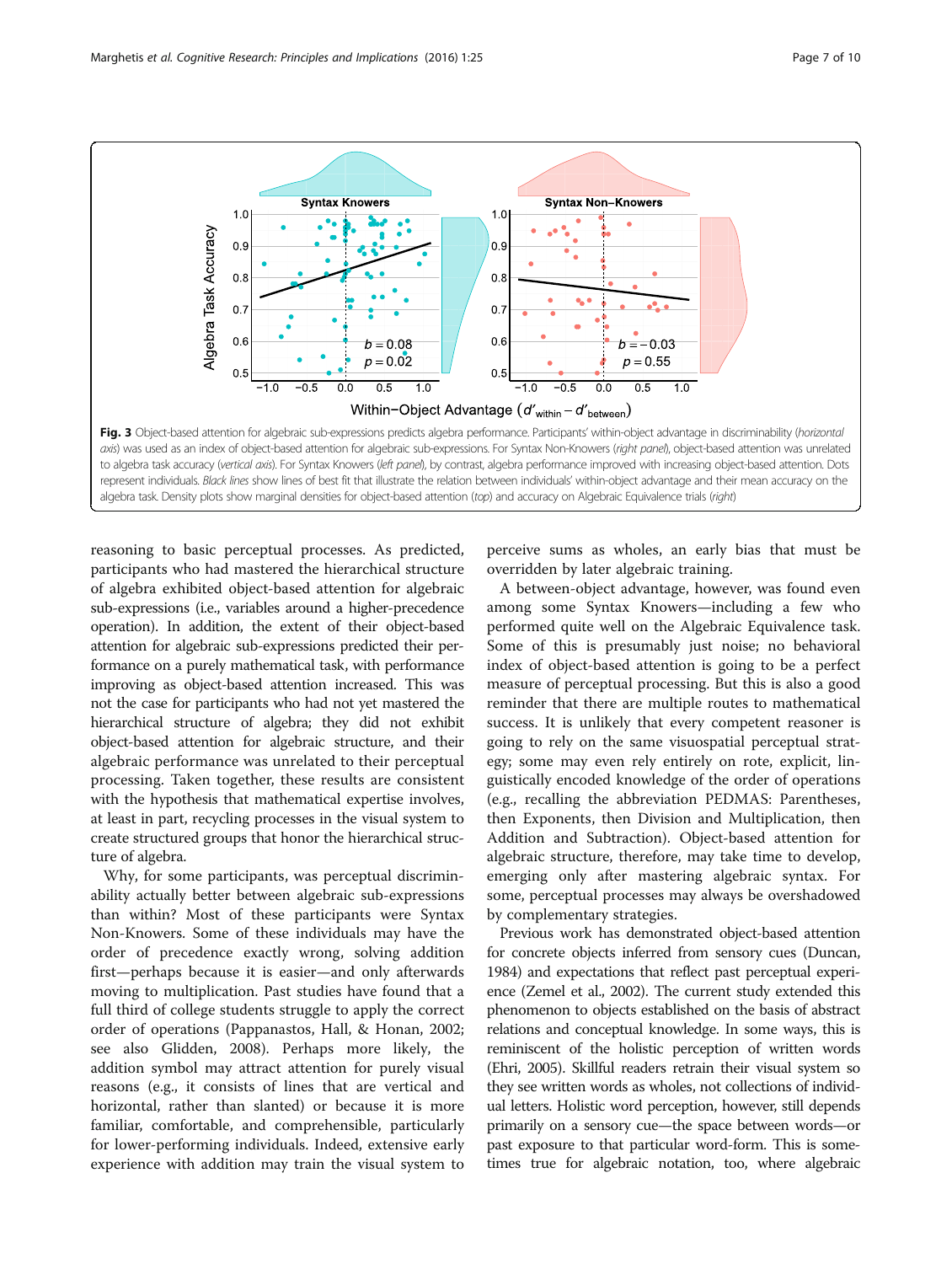precedence is associated with spatial proximity. Often, however, the hierarchical structure of an expression is not readily apparent from visual inspection alone. In the current study, for instance, addition and multiplication were spaced equally, minimizing any sensory cues indicating which variables belong together. Furthermore, during reading, only specific combinations of letters form legitimate words. In algebra, by contrast, new variables can be combined productively to create novel sub-expressions; indeed, in the current study, letters were chosen randomly from the alphabet, generating combinations that participants may have never before encountered. Despite this productive novelty, algebraic sub-expressions were perceived as unified visual objects. These visual objects could only have been constructed on the basis of the formal rules governing algebraic syntax. Basic perception was reshaped by high-level conceptual knowledge.

## The nature of mathematical expertise

The current results suggest that relying on visual processing might be a boon, not a barrier, to mathematical reasoning. This might come as a surprise. Confronted with evidence of students' reliance on misleading, superficial visual strategies in algebra, some have argued that mathematical training should avoid and even suppress perceptual strategies (e.g., Kirshner, [1989;](#page-9-0) Kirshner & Awtry, [2004](#page-9-0)). For example, when asked to solve  $4 + 4/2 + 2$ , some students might be led to answer "2," incorrectly, because of the superficially tempting, perceptually strong  $4 + 4$  and  $2 + 2$  groups. Indeed, we sometimes found evidence for perceptual grouping around addition, rather than multiplication, particularly among participants who had yet to master the hierarchical syntax of algebra. But the fact that novices use perceptual strategies to arrive at incorrect answers does not imply that experts abandon such strategies entirely. Instead, experts may refine those perceptual strategies so that they become reliable, robust, and rapid routes to correct solutions (Goldstone et al., [2010](#page-9-0); cf., Hutchins, [1995,](#page-9-0) and Rumelhart et al., [1986\)](#page-9-0). In line with this, participants who had mastered the hierarchical syntax of algebra also exhibited object-based attention for algebraic sub-expressions. Mathematical expertise, therefore, might be better thought of as the skillful deployment of perception.

Thus, the mathematical expert is made more expert, on the one hand, by mastering clever notations in which conceptual relations are presented perceptually and, on the other, by retraining their visual system to perform some aspects of algebraic reasoning. Both this perspective on mathematical practice and its resistance have a long heritage. To quote Whitehead ([1911](#page-9-0), p. 61) yet again: "It is a profoundly erroneous truism, repeated by all copy-books and by eminent people when they are making speeches, that we should cultivate the habit of thinking what we are doing. The precise opposite is the

case. Civilization advances by extending the number of important operations which we can perform without thinking about them." The resistance continues to this day. New Mathematics was a relatively recent, and particularly controversial, movement in education that attempted to foreground the "important operations" of mathematics, at the expense of procedural mastery (Adler, [1972\)](#page-9-0). But one implication of our perspective is that mathematical training might be better spent encouraging students to adapt—not abandon—their perceptual grouping processes. Instead of minimizing students' reliance on perceptual strategies (Kirshner, [1989](#page-9-0); Kirshner & Awtry, [2004\)](#page-9-0), education should aim to refine students' use of perception and action, so that they rig up their perception and action systems like mathematical experts. This could take the form of explicit instruction on how the visuospatial layout of algebraic equations contains hints to the hierarchical relations that they represent. Additionally, future curricula or tools could intervene in targeted ways on the embodied routines that contribute to mathematical expertise, taking advantage of decades of research on perceptual and motor learning (Ottmar & Landy, [in press](#page-9-0)).

Regardless of what we do as teachers, children pick up on the perceptual regularities of their environments, implicitly developing perceptual associations and routines. These can become obstacles, such as when children interpret the visual form of the equals sign as a cue to calculate, hindering learning in early algebra (McNeil, [2008](#page-9-0)). But they can also offer long-term benefits, such as the perceptual strategy documented in the current study. We imagine a future where computer-based tools will systematically manipulate the visual and interactive features of mathematical representations so that children pick up on the perceptual regularities that help, rather than hurt (e.g., Weitnauer, Landy, & Ottmar, [2016](#page-9-0)).

Of course, perception alone is insufficient to account for all of mathematical reasoning. However, we suspect it is a critical part of the larger, distributed system that accomplishes mathematics, a system in which resources within the skull are brought into coordination with resources outside (e.g., gestures, inscriptions), skillfully soft-assembled to respond to the situated demands of the task (Clark, [2008\)](#page-9-0). These sundry resources are often "embodied," from neural circuits that evolved for perceiving and acting, to the fleshy hands that do the literal "manual labor" of mathematics ([Marghetis, Edwards, &](#page-9-0) [Núñez, 2014](#page-9-0)). For example, brain circuits that evolved for perceiving motion or shifting attention are redeployed to support mathematical skills like symbolic arithmetic, where attention is shifted along a simulated number-line (Knops, Thirion, Hubbard, Michel, & Dehaene, [2009](#page-9-0); [Marghetis, Núñez, & Bergen, 2014](#page-9-0); McCrink, Dehaene, & Dehaene-Lambertz, [2007](#page-9-0)), or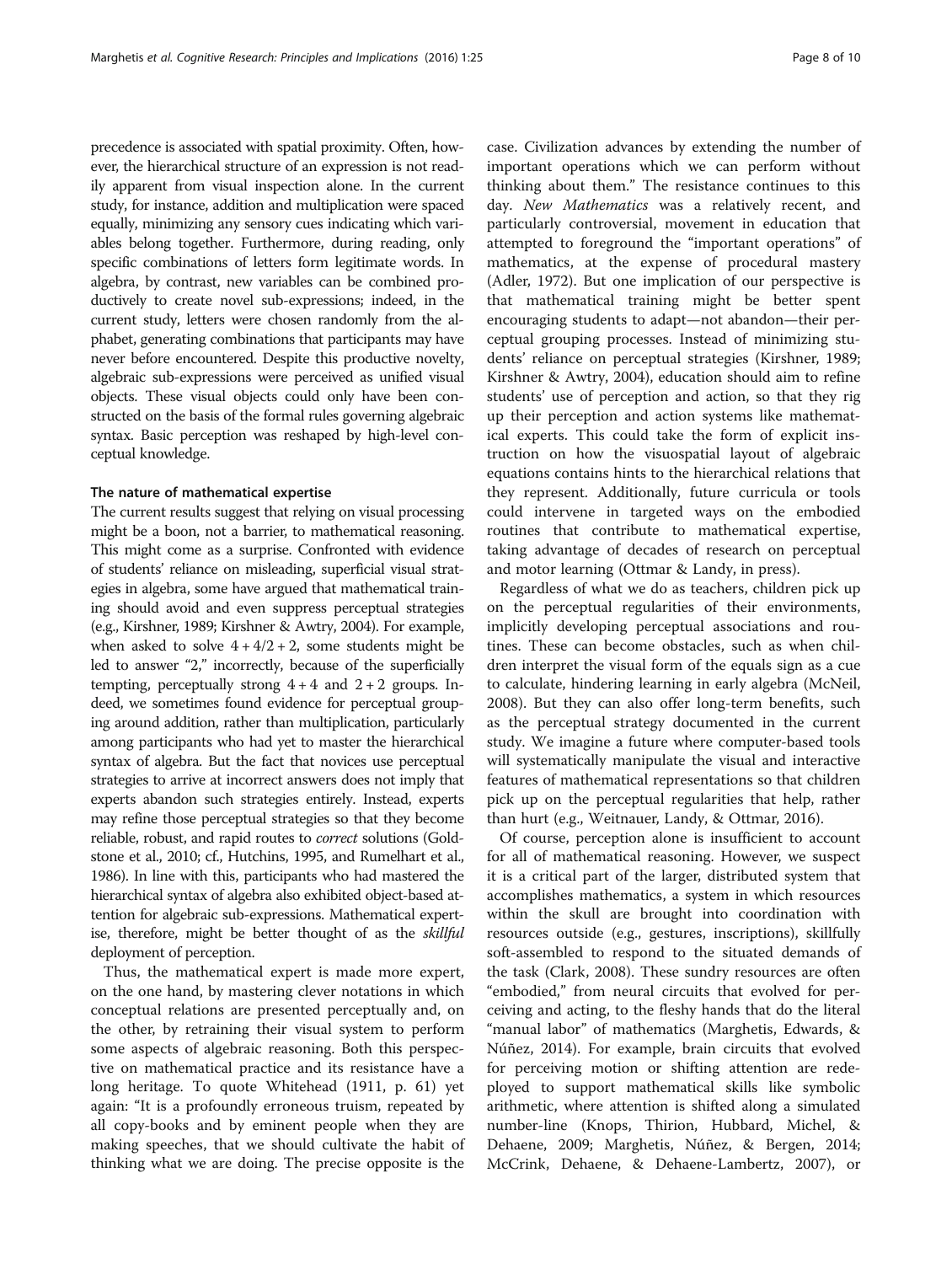solving equations, where terms are imagined to move across the equals sign (Goldstone et al., [2010\)](#page-9-0). Our bodies, too, are disciplined by mathematical training. When a mathematical expression is examined, eye movements respect the expression's hierarchical structure, starting with the highest-precedence operation and moving sequentially to gradually lower-precedence operations (Landy, Jones, & Goldstone, [2008;](#page-9-0) Schneider, Maruyama, Dehaene, & Sigman, [2012](#page-9-0)). And while gestures can shape children's early mathematical knowledge (Goldin-Meadow, Cook, & Mitchell, [2009\)](#page-9-0), even experts gesture spontaneously to express their mathematical understanding (Marghetis & Núñez, [2013](#page-9-0)). A complete understanding of mathematical cognition requires that we study mathematics as it is actually accomplished, as an embodied practice: eyes darting across the blackboard, hands scribbling away.

## The widespread role of regimented perception

While the current study has focused on retraining our perceptual apparatus to perform algebraic reasoning, mathematics is full of other practices that also likely depend on the regimentation of perception. Visual proofs in Euclidean geometry are unreliable when treated naively as exact depictions, but the expert geometer learns to ignore those diagrammatic features that could lead to invalid conclusions (e.g., exact length) while perceiving those features that can make valid contributions to a proof (e.g., containment; Manders, [2008](#page-9-0)). And this is not restricted to high school mathematics. Category Theory, a branch of modern mathematics, relies on a proof technique known as "diagram chasing" that relies entirely on the creation and interpretation of diagrams in which spatial locations indicate mathematical relations. Indeed, visuospatial ability is significantly greater among professional mathematicians compared to non-mathematicians, and it completely mediates the relation between basic numerical abilities and the attainment of advanced mathematical expertise (Sella, Sader, Lolliot, & Cohen Kadosh, [2016\)](#page-9-0). Thus, while algebra has been our case study, we propose that mathematics more generally depends for its accomplishment on the cultural regimentation of our perceptual apparatus.

And this may be an even more general phenomenon, with regimented perception playing a role in the reproduction of many, if not most, sociocultural systems. Biases in face perception, for instance, may contribute to the reproduction of structural racism: implicit racial biases, which shape the perception of facial emotions (Hugenberg & Bodenhausen, [2003\)](#page-9-0), can influence split-second decisions by law enforcement about whether or not to shoot a suspect (Correll, Park, Judd, & Wittenbrink, [2007\)](#page-9-0), thus reproducing structural inequalities in safety and policing. Marx even argued that a similar process of regimented perception contributes to the reproduction of capitalist society as a whole, such that we learn to see the world in terms of objects to be owned (Marx, [2012\)](#page-9-0). Thus, the cultivation of highly disciplined ways of seeing and acting may be a critical mechanism by which we reproduce immense sociocultural systems (Bourdieu, [1977](#page-9-0)), from structural inequality to the inferential structure of mathematics.

## Conclusions

Let us return to the puzzle with which we began: why is mathematical practice so thoroughly perceptual? Our answer is that the mathematical expert need not abandon a reliance on perception. Perception is not an obstacle to abstraction. On the contrary, culturally regimented perception is the engine of expert mathematical reasoning. In particular, high-level algebraic reasoning is accomplished by basic perceptual processes that are adapted to reflect abstract conceptual knowledge. Difficult conceptual tasks are thus transformed into robust perceptual ones. This exemplifies a strategy that recurs throughout human cognition: perception and action are rigged up so that "the senses have therefore become directly in their practice theoreticians" (Marx, [2012,](#page-9-0) p. 107).

## **Endnotes**

 ${}^{1}$ Or, for blind mathematicians, they must be *touched*.

<sup>2</sup>Exploratory analyses of the current study, suggested by reviewers, hints at one possible explanation for this: Syntax Knowers' reaction times were less variable,  $p = .01$ . Thus, any evidence of object-based attention in reaction times would have been compressed in exactly that subset of participants who were predicted to show the largest effect. There was no such compression in discriminability.

<sup>3</sup>SAT scores were not included because so few participants (<25%) reported their score.

#### Appendix

#### Confirmatory analyses of accuracy

In addition to analyzing discriminability, which controls for any response bias, we also further confirmed all main findings with analyses of accuracy. Accuracy on Property Verification trials was analyzed with a mixed-logit model, with fixed effects of Algebraic Object, Syntax Knowledge, and their interaction; random effects of Subject, Equation Format, and Comparison Location (first, second, or third location with the expression); and the maximal converging random effects structure, which had all random intercepts and slopes, uncorrelated. The only significant effect was once again the interaction between Algebraic Object and Syntax Knowledge ( $b = 0.51$ ,  $z = 2.1$ ,  $p = .03$ ). Follow-up subset analyses revealed that Syntax Knowers were significantly more likely to be correct if they were judging colors within a *multiplication* object  $(M = 97\%$  vs. 96%;  $b = 0.19$ ,  $z = 2.16$ ,  $p = .03$ ).